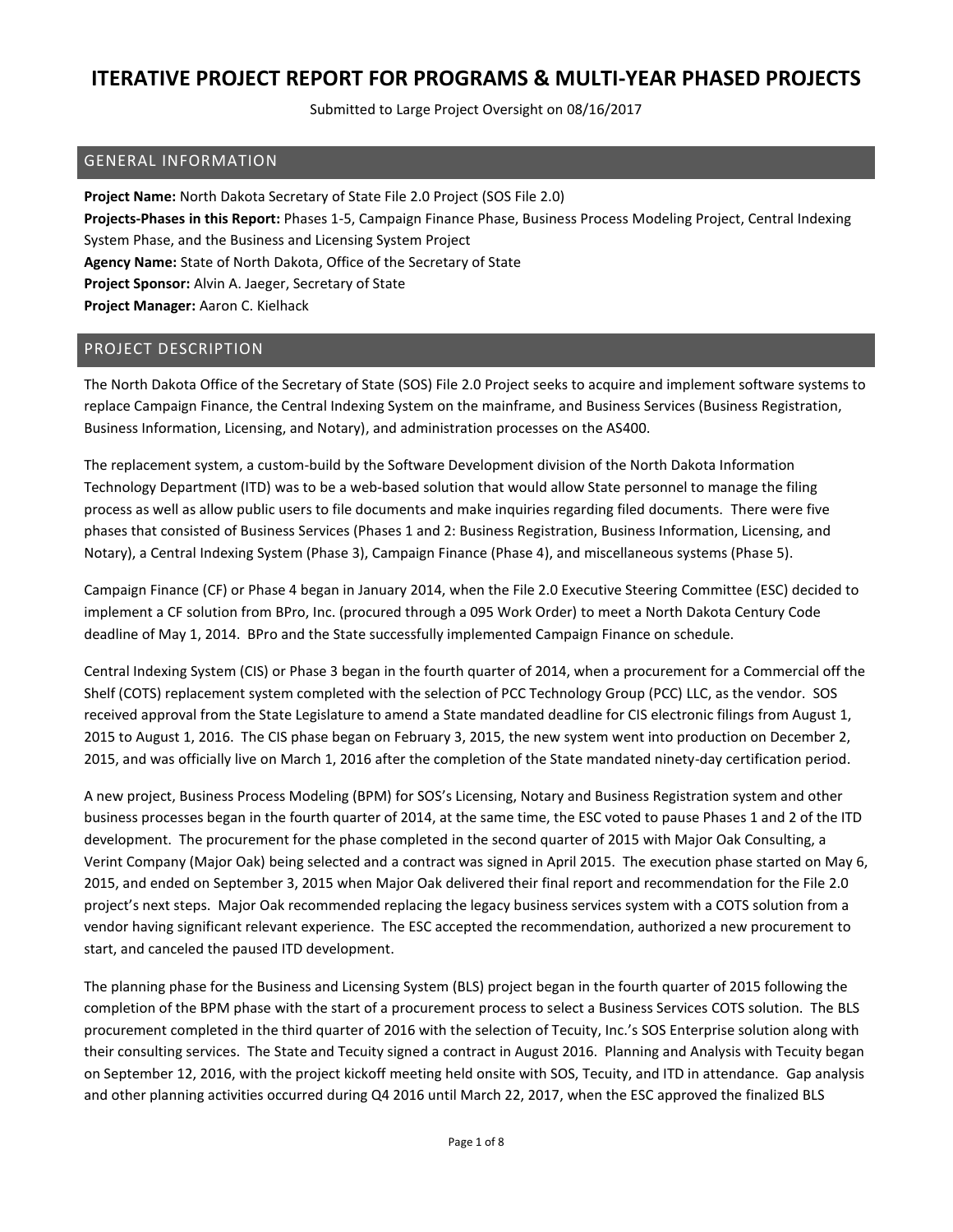Submitted to Large Project Oversight on 08/16/2017

Project Plan and Schedule. The baselined schedule currently has a go-live date for production for Thursday, May 4, 2018. The BLS project will include detailed requirements, data conversion-migration, configuration, testing, training, and deployment of the solution that will replace the business registration, business information, licensing, and notary along with accounting/administration legacy applications on the AS400.

#### **Background**

Since 2004, two separate projects attempted unsuccessfully to replace the Business Services system on the AS400, the Campaign Finance system, along with a replacement for the mainframe based Central Indexing System (CIS). During the fourth quarter of 2010, ITD created an estimate for replacing SOS's legacy systems. SOS received an allocation for the 2011- 2013 biennium that was in line with the ITD estimate. Thus, a third project known as File 2.0 came into existence for having a new custom-built system replace the existing Business Services (Business Registration, Business Information, Licensing, and Notary) for staff and public users, the Central Indexing System, Campaign Finance, and additional processes such as Century Code updates, Oaths of Office and Combative Sports.

After an extended analysis and requirements phase, the execution phase began on May 4, 2012. From May 2012 through November 2014, the project team worked through design, development and testing for the first two phases. Due to the considerable amount of redesign and rework along with extra testing in the attempt to complete the first two phases, the project went over budget and behind in schedule. In January 2014, the File 2.0 Executive Steering Committee (ESC) decided to halt Information Technology Department's (ITD) work on the Campaign Finance phase, and instead implement a solution from BPro, Inc. to meet a North Dakota Century Code deadline of May 1, 2014.

After three months of re-planning by the project team, the File 2.0 project was formally re-baselined on March 31, 2014. The new baseline consisted of two Business Services phases and the Campaign Finance phase. ITD provided SOS a temporary loan from the Bank of North Dakota to cover the additional costs for the ongoing efforts to complete Phases 1 and 2 (later repaid by SOS from a 2015-2017 appropriation).

In the second quarter of 2014, the ESC decided that given how much COTS solutions had matured since the start of the File 2.0 project, that one should replace the current mainframe based CIS instead of having ITD build a CIS system. The ESC also decided to place all ITD's work related to the two Business Services phases on hold until further notice as it was determined that the limited funding and SOS resources available were needed for the CIS phase. Meeting the mandated deadline of August 1, 2015, for electronic filing was also in question at the time.

A separate procurement initiated in the fourth quarter of 2014 for Business Process Modeling (BPM) on SOS's Business Services system and other processes. After the completion of the BPM phase in third quarter of 2015, an additional procurement began for a COTS system, later known as the Business and Licensing System (BLS), to replace the AS400 Business Services system.

The File 2.0 project began using the Iterative Project Report in Q3 2016 to provide quarterly reporting on the new BLS project to Large Project Oversight. The format allows BLS to report budget and schedule actuals, along with variance separately from the previous project or phases of File 2.0. The iterative reporting provides a more accurate status and variance for BLS, while still maintaining the history of the overall File 2.0 project.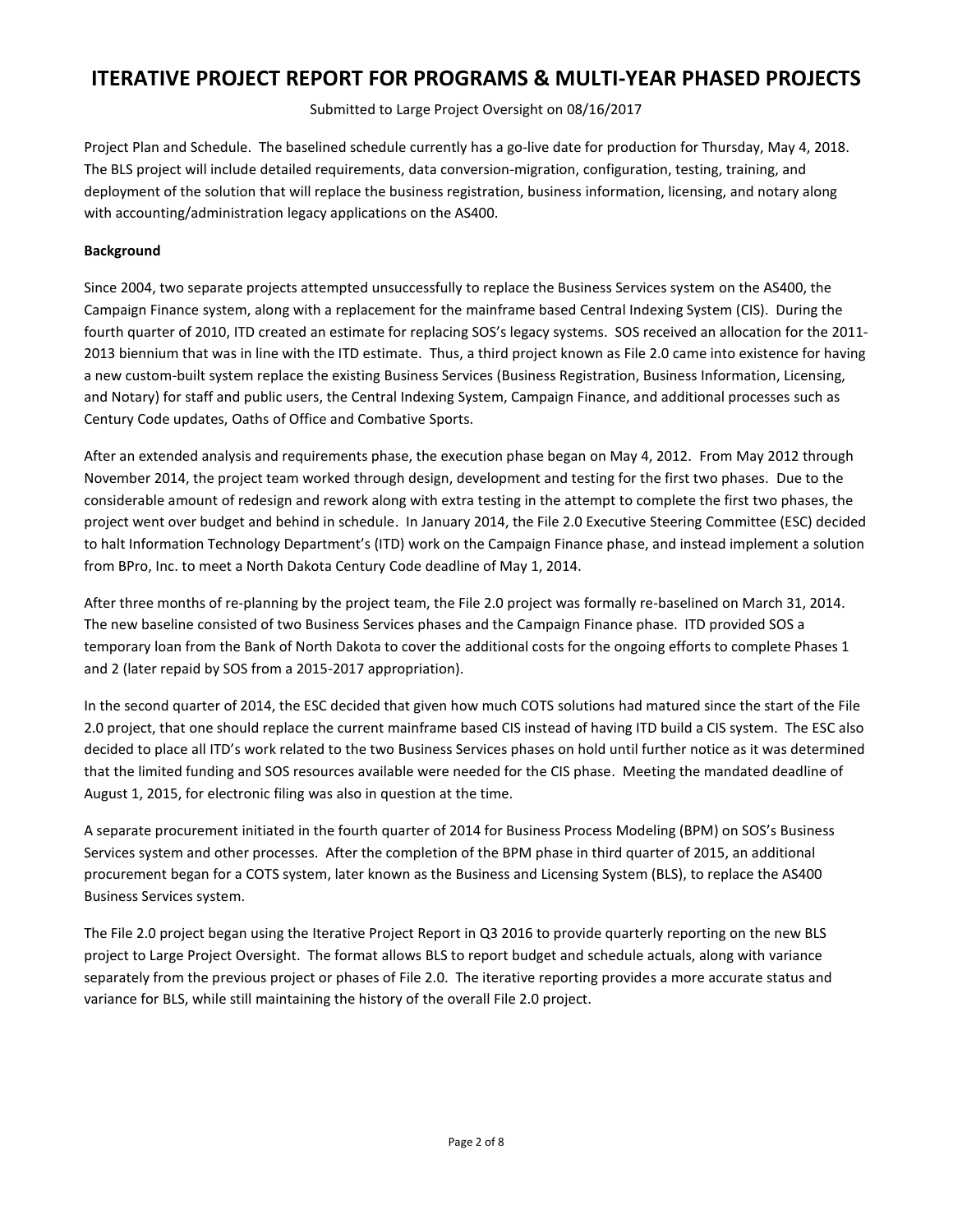Submitted to Large Project Oversight on 08/16/2017

#### BUSINESS NEEDS AND PROBLEMS

North Dakota's Secretary of State (SOS) seeks to acquire and implement software systems to replace the mainframe Central Indexing System and the business services system on the AS400, which is for business registration, business information, licensing, notary, and administration processes.

#### PROJECT FORMAT

**Project Start Date:** 03/22/2017 for BLS

**Budget Allocation at Time of Initial Start Date:** \$3,050,000

**How Many Phases Expected at Time of Initial Start Date:** One for BLS

**Phased Approach Description:** BLS is the final project for File 2.0. The project description-background section of this report contains information on the previous File 2.0 phases and projects.

**Estimated End Date for All Phases Known at Time of Initial Start Date:** Expectations are that BLS will go-live on 05/04/2018 and a final closeout date of 09/14/2018.

### PROJECT ROAD MAP

The project road map shows the high-level plan or vision for the project's phases. It also offers a picture of the lifespan for all the effort needed for achieving the business objectives.

| <b>Project or</b>  | <b>Title</b>                                                 | <b>Scope Statement</b>                                                                                                                                                                                                                                                                                                                                                                                                                                                                               | <b>Estimated</b> | <b>Estimated</b> |
|--------------------|--------------------------------------------------------------|------------------------------------------------------------------------------------------------------------------------------------------------------------------------------------------------------------------------------------------------------------------------------------------------------------------------------------------------------------------------------------------------------------------------------------------------------------------------------------------------------|------------------|------------------|
| <b>Phase</b>       |                                                              |                                                                                                                                                                                                                                                                                                                                                                                                                                                                                                      | <b>Duration</b>  | <b>Budget</b>    |
|                    |                                                              |                                                                                                                                                                                                                                                                                                                                                                                                                                                                                                      | (months)         |                  |
| Phases 1-5         | <b>Custom Build</b><br>(ITD)                                 | CANCELED: The scope is to analyze the business<br>needs of the SOS, e.g., operations supporting<br>central indexing, accounting, licensing, business<br>registration, campaign finance, public documents,<br>combative sports, and all other areas of the SOS<br>office except for election administration.<br>Implement software systems to replace the<br>mainframe Central Indexing System, the AS400 for<br>accounting and business services, and the<br>WebSphere program for campaign finance. | 30 Months        | \$3,468,428      |
| CF Phase           | Campaign<br>Finance (BPro)                                   | COMPLETED: BPro will implement an online<br>solution for campaign finance reporting as required<br>by state law.                                                                                                                                                                                                                                                                                                                                                                                     | 3 Months         | \$56,000         |
| <b>BPM Project</b> | <b>Business</b><br>Process<br><b>Modeling</b><br>(Major Oak) | COMPLETED: Review, analyze, and document the<br>businesses of SOS except for election<br>administration, campaign finance, and Central<br>Indexing using standard methodologies and tools<br>for business process modeling, analysis, and<br>research and business strategy. Major Oak will<br>direct, facilitate, develop and document business                                                                                                                                                     | 4 Months         | \$400,000        |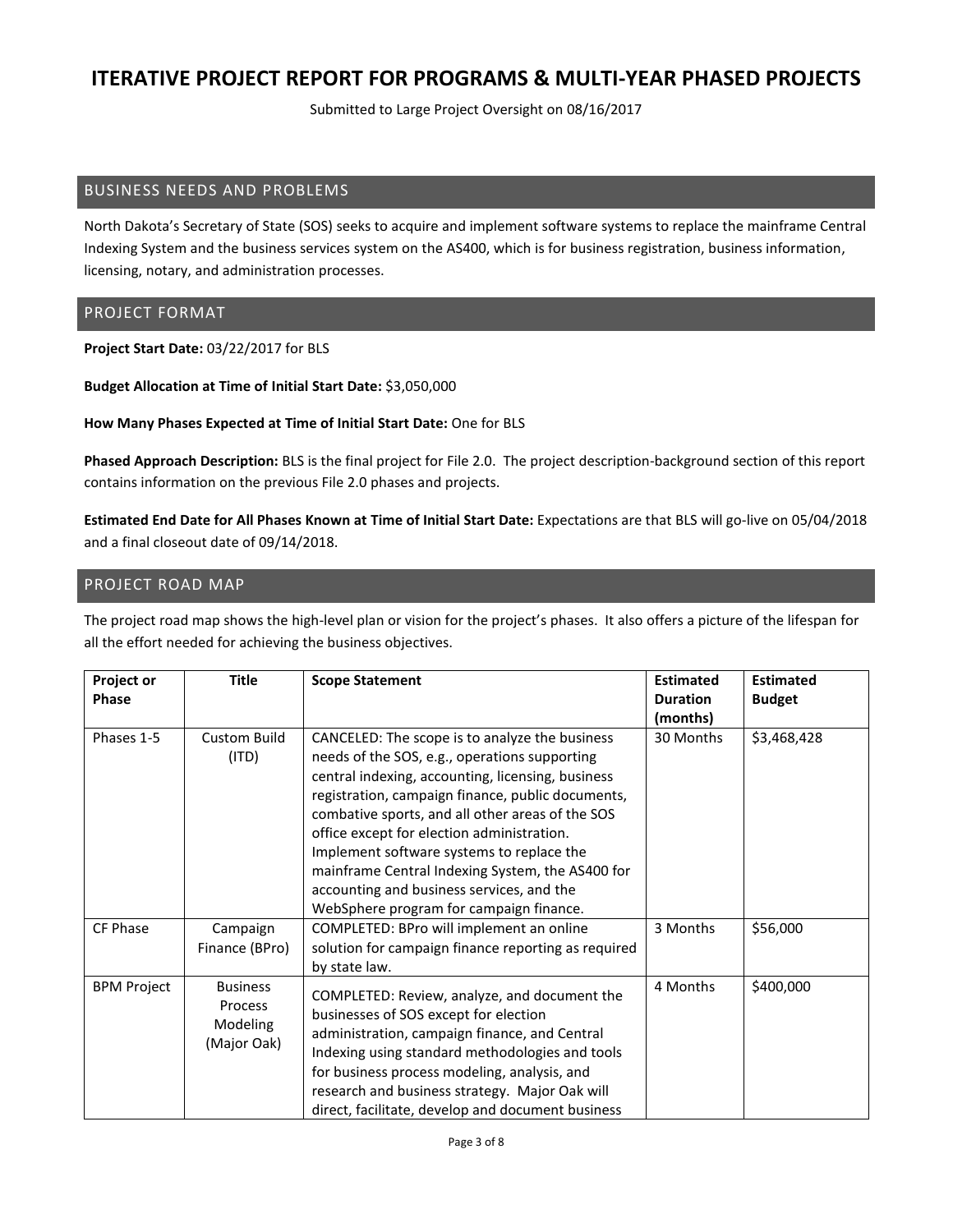| Project or<br><b>Phase</b> | <b>Title</b>        | <b>Scope Statement</b>                             | <b>Estimated</b><br><b>Duration</b> | <b>Estimated</b><br><b>Budget</b> |
|----------------------------|---------------------|----------------------------------------------------|-------------------------------------|-----------------------------------|
|                            |                     | process models of SOS, as well as document core    | (months)                            |                                   |
|                            |                     | business requirements for a future system, and     |                                     |                                   |
|                            |                     | analyze requirements and other information to      |                                     |                                   |
|                            |                     | provide strategic recommendations regarding a      |                                     |                                   |
|                            |                     | build vs. buy decision point.                      |                                     |                                   |
| CIS Phase                  | Central             | COMPLETED: The scope of the CIS phase is to        | 10 Months*                          | \$870,733                         |
|                            | Indexing            | analyze the business needs of the SOS, e.g.,       |                                     |                                   |
|                            | System (PCC)        | operations supporting central indexing and         |                                     |                                   |
|                            |                     | implement the Cenuity solution from PCC to         |                                     |                                   |
|                            |                     | replace the mainframe Central Indexing System.     |                                     |                                   |
|                            |                     | The new system will be a web-based/ browser        |                                     |                                   |
|                            |                     | neutral application that will enable the banking   |                                     |                                   |
|                            |                     | and lending communities to conduct their Central   |                                     |                                   |
|                            |                     | Indexing related work such as (but not limited to) |                                     |                                   |
|                            |                     | filing and amending liens and conducting searches. |                                     |                                   |
|                            |                     | Additionally, PCC will provide training to the SOS |                                     |                                   |
|                            |                     | staff on the new operating system processes.       |                                     |                                   |
| <b>BLS Project</b>         | <b>Business and</b> | IN PROGRESS: Execution Phase of the BLS Project    | 23 Months                           | \$3,050,000                       |
|                            | Licensing           | detailed requirements, configuration, data         |                                     |                                   |
|                            | System              | conversion-migration, testing, training, and       |                                     |                                   |
|                            | (Tecuity)           | deployment for the replacement of the legacy       |                                     |                                   |
|                            |                     | business registration, business information,       |                                     |                                   |
|                            |                     | licensing, notary and administration/accounting    |                                     |                                   |
|                            |                     | legacy applications.                               |                                     |                                   |

Submitted to Large Project Oversight on 08/16/2017

**Notes: \*** The Central Indexing System (CIS) had a seven-month execution phase schedule, when the phase was completed, CIS entered a ninety-day certification period and once that was complete, the system went live in production on March 1, 2016.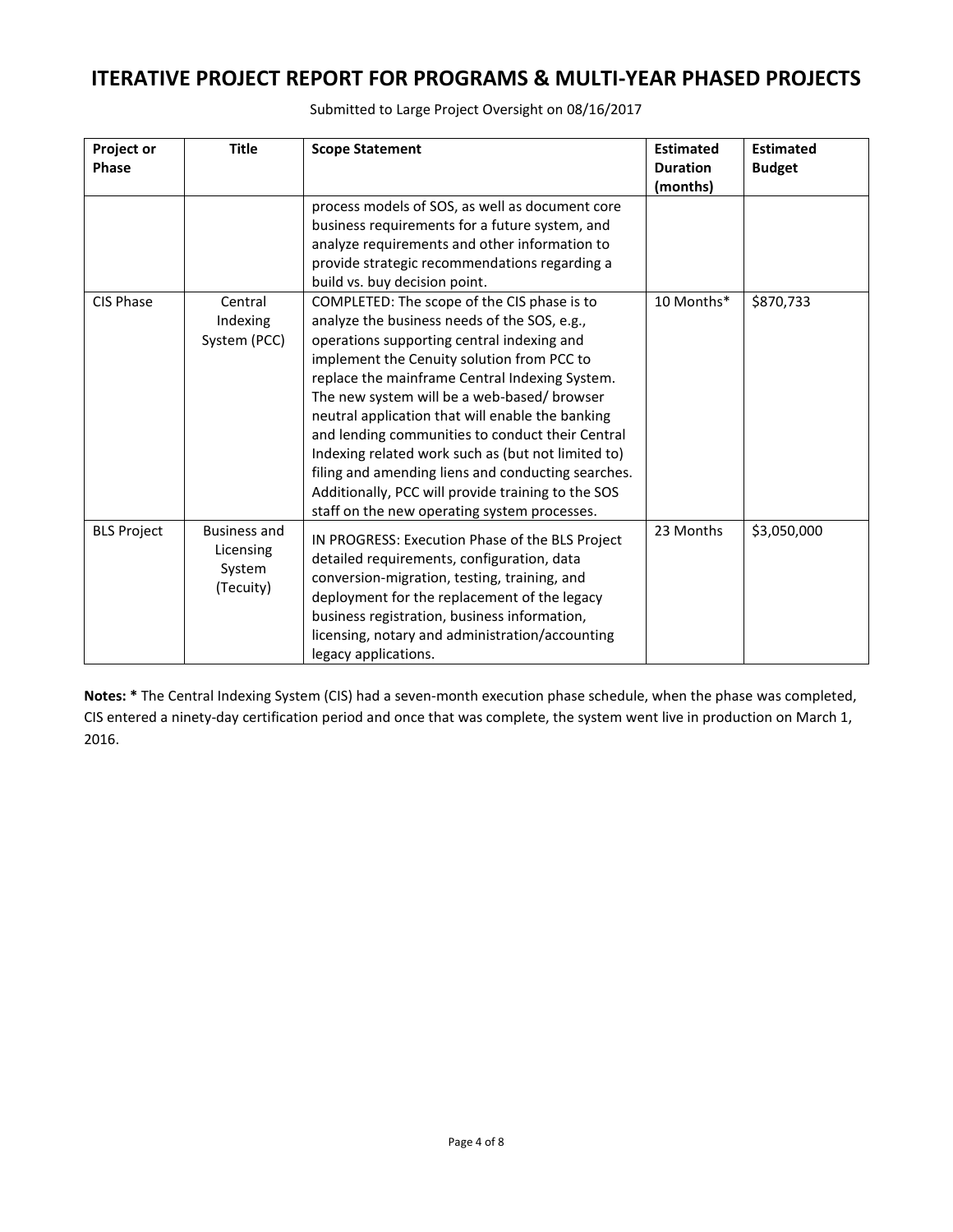Submitted to Large Project Oversight on 08/16/2017

### PROJECT BASELINES

The baselines below are for only those projects or phases that are out of planning. At the completion of a project or phase, a new planning effort will occur to baseline the next project/phase along with the recording of any known actual finish dates and costs for completed projects/phases. The project team will continue to submit the iterative project report with the new information until the completion of the File 2.0.

| Project-     | <b>Status</b> | <b>Baseline</b>   | <b>Baseline</b> | <b>Baseline</b> | Actual             | <b>Schedule</b> | <b>Actual Cost</b> | Cost          |
|--------------|---------------|-------------------|-----------------|-----------------|--------------------|-----------------|--------------------|---------------|
| <b>Phase</b> |               | <b>Start Date</b> | <b>End Date</b> | <b>Budget</b>   | <b>Finish Date</b> | Variance        |                    | Variance      |
| Phases       | Canceled      | 05/04/2012        | 10/03/2014      | \$3,468,428     | 11/06/2014         | 3% Behind       | \$4,001,232        | 15% Over      |
| $1 - 5$      |               |                   |                 |                 |                    | Schedule        |                    | <b>Budget</b> |
| CF           | Completed     | 02/01/2014        | 05/01/2014      | \$56,000        | 05/01/2014         | On Schedule     | \$60,665           | 8% Over       |
|              |               |                   |                 |                 |                    |                 |                    | <b>Budget</b> |
| <b>BPM</b>   | Completed     | 05/06/2015        | 09/04/2015      | \$400,000       | 09/04/2015         | On Schedule     | \$400,000          | On            |
|              |               |                   |                 |                 |                    |                 |                    | <b>Budget</b> |
| <b>CIS</b>   | Completed     | 02/03/2015        | 11/11/2015      | \$870,733       | 12/01/2015         | 8.7% Behind     | \$888,390          | 2% Over       |
|              |               |                   |                 |                 |                    | Schedule        |                    | <b>Budget</b> |
| <b>BLS</b>   | In Progress   | 03/22/2017        | 09/14/2018      | \$3,050,000     | N/A                | On Schedule     | \$852,660          | 9.8%          |
|              |               |                   |                 |                 |                    |                 |                    | Under         |
|              |               |                   |                 |                 |                    |                 |                    | <b>Budget</b> |

### OBJECTIVES

| <b>Phase</b>       | <b>Business Objective</b>    | <b>Measurement Description</b>  | Met/           | <b>Measurement Outcome</b>    |
|--------------------|------------------------------|---------------------------------|----------------|-------------------------------|
|                    |                              |                                 | <b>Not Met</b> |                               |
| Phases 1-5         | Replace all SOS systems      | 100% of the SOS business units' | Not Met        | Phases 1-5 were paused on     |
|                    | (excluding ND Voices)        | systems are replaced with the   |                | 11/06/14 and subsequently     |
|                    |                              | ITD custom built system, and    |                | canceled on 09/14/2015 by     |
|                    |                              | the AS400 and Mainframe         |                | the File 2.0 ESC              |
|                    |                              | based systems are retired       |                |                               |
| CF Phase           | Online Campaign              | Campaign finance reporting is   | Met            | System went live before the   |
|                    | <b>Finance Reporting</b>     | 100% online by 05/01/2014       |                | mandated (NDCC) deadline      |
| <b>BPM Project</b> | Process modeling             | SOS/ESC acceptance of all       | Met            | Vendor delivered all seven    |
|                    | (current/future state)       | seven deliverables for BPM      |                | deliverables including final  |
|                    | and future systems           | including final                 |                | report/recommendation         |
|                    | strategy with                | report/recommendation           |                |                               |
|                    | recommendation               |                                 |                |                               |
|                    | deliverables (seven total)   |                                 |                |                               |
| CIS Phase          | Replace mainframe            | All CIS filings are completed   | Met            | All CIS filings are now filed |
|                    | Central Indexing System      | 100% online with minimal        |                | online using the new system   |
|                    | with online COTS             | assistance from SOS staff after |                |                               |
|                    | solution for all CIS filings | system go live                  |                |                               |
| <b>BLS Project</b> | Replace legacy Business      | All twenty BLS deliverables     |                |                               |
|                    | Services (Business           | completed as per the BLS        |                |                               |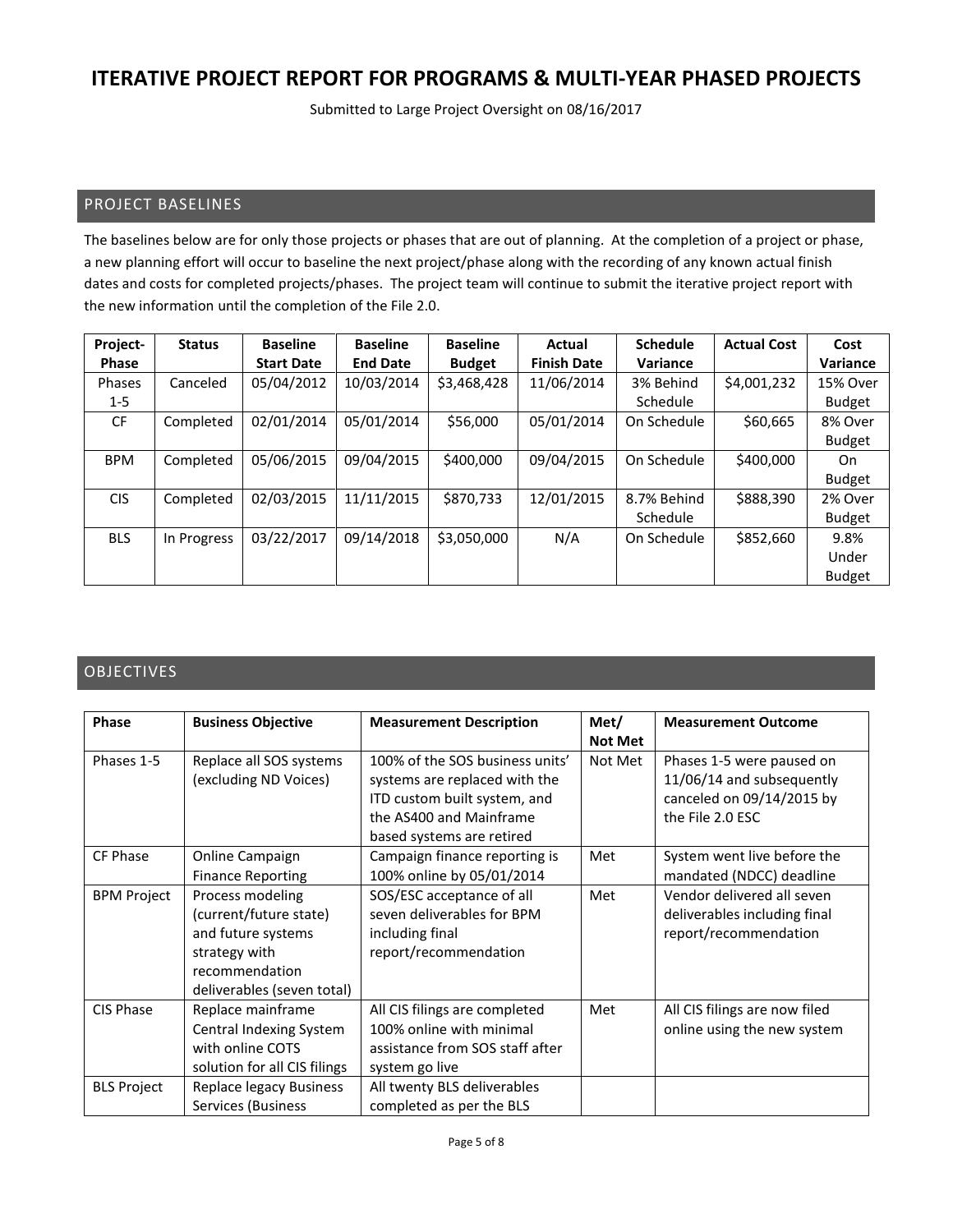Submitted to Large Project Oversight on 08/16/2017

| <b>Phase</b> | <b>Business Objective</b>     | <b>Measurement Description</b> | Met/           | <b>Measurement Outcome</b> |
|--------------|-------------------------------|--------------------------------|----------------|----------------------------|
|              |                               |                                | <b>Not Met</b> |                            |
|              | <b>Registration, Business</b> | acceptance criteria and        |                |                            |
|              | Information, Licensing        | acceptance process as          |                |                            |
|              | and Notary) system and        | described in the BLS Contract  |                |                            |
|              | administrative processes      | and Scope of Work              |                |                            |

### POST-IMPLEMENTATION REPORT

Post-Implementation Reports occur after each project or phase is completed. A "PIR" is a process that utilizes surveys and meetings to determine what happened in the project/phase. The PIR also identifies actions for improvements going forward. Typical PIR findings include, "What did we do well?" "What did we learn?" "What should we do differently next time?"

| Phase      | Lesson learned, success story, idea for next time, etc.                                                                  |  |  |  |  |
|------------|--------------------------------------------------------------------------------------------------------------------------|--|--|--|--|
| Phases 1-5 | <b>Success Stories:</b>                                                                                                  |  |  |  |  |
|            | Co-location of development team with the agency.<br>1.                                                                   |  |  |  |  |
|            | Closer interaction between the team led to quicker decisions and answers to questions.<br>2.                             |  |  |  |  |
|            | White boarding during Phase 2A worked well.<br>3.                                                                        |  |  |  |  |
|            | Continued to adjust/adapt to changes during the project, as flexibility is important with a large<br>4.<br>project.      |  |  |  |  |
|            | Lessons Learned:                                                                                                         |  |  |  |  |
|            | Need to the research/requirements or Business Process Modeling (BPM) first - request that<br>1.                          |  |  |  |  |
|            | funding in one session - once that is complete, then request separate funding in the next                                |  |  |  |  |
|            | session for the project that may come out of the BPM.                                                                    |  |  |  |  |
|            | Difficult to do a large project over a long period.<br>2.                                                                |  |  |  |  |
|            | For a project this large- a custom build should probably be the last option selected for a system<br>3.<br>this complex. |  |  |  |  |
|            | Need to have one Technical Lead or "Tech Lead" assigned to the project team- not a BA type or<br>4.                      |  |  |  |  |
|            | a ITD Team Leader, but someone who is just as technical as the developers- they would decide                             |  |  |  |  |
|            | who works on which area, ensures that unit testing is happening properly. They would be                                  |  |  |  |  |
|            | involved with the project as soon as the Requirements gathering is completed and Analysis is                             |  |  |  |  |
|            | underway.                                                                                                                |  |  |  |  |
|            | Involve ITD QA team at the beginning of the project during the Analysis phase - test planning<br>5.                      |  |  |  |  |
|            | typically starts then - they usually work closely with the BA types at this point and with the                           |  |  |  |  |
|            | Agency to understand their business processes.                                                                           |  |  |  |  |
|            | Use Cases should be created during the Requirements/Analysis Phase, especially since this<br>6.                          |  |  |  |  |
|            | system requires user interaction for both the back office and public facing portions.                                    |  |  |  |  |
|            | Consider using/hiring actual technical designers/architects for the technical Design phases<br>7.                        |  |  |  |  |
|            | instead of using BA types. Design needs to include not only the User Interface, but also the                             |  |  |  |  |
|            | database as well.                                                                                                        |  |  |  |  |
| CF Phase   | <b>Success Stories:</b>                                                                                                  |  |  |  |  |
|            | Deployment steps went well; the ITD Database Administrator was very helpful.<br>1.                                       |  |  |  |  |
|            | The application was implemented on schedule as required by ND state law.<br>2.                                           |  |  |  |  |
|            | Lessons Learned:                                                                                                         |  |  |  |  |
|            | The weekly status meetings held by the ITD Project Manager for SOS, BPro and ITD should<br>3.                            |  |  |  |  |
|            | have been replicated earlier in the phase as weekly meetings between BPro and SOS to                                     |  |  |  |  |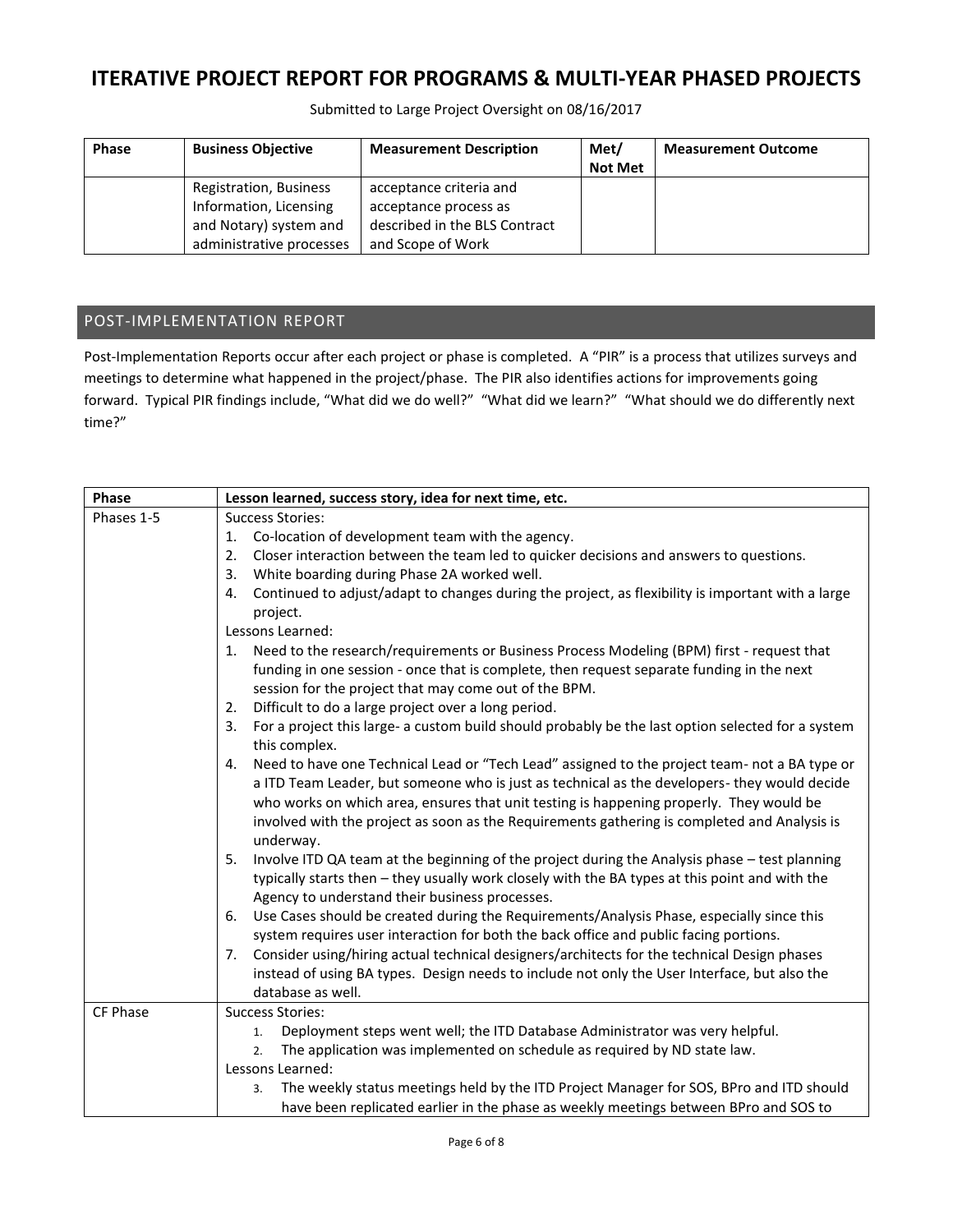Submitted to Large Project Oversight on 08/16/2017

|                    | review design and develop as it would have led to less "all-nighters" at the end of the             |
|--------------------|-----------------------------------------------------------------------------------------------------|
|                    | phase.                                                                                              |
|                    | Timeframe was very tight for the phase.<br>4.                                                       |
|                    | SOS always thinks in A-Z flow, whereas sometimes "N" then "C" need to be<br>5.                      |
|                    | designed/developed first - for example, the Home Page was the first component, but it               |
|                    | really needed the other components such as Registration to work properly.                           |
|                    | For LDAP it was difficult to be connected to the right resources at ITD, wasn't clear that it<br>6. |
|                    | was a web service.                                                                                  |
| <b>BPM Project</b> | <b>Success Stories:</b>                                                                             |
|                    | The office was able to implement some "quick wins" that were identified that helped our<br>1.       |
|                    | office run more efficiently.                                                                        |
|                    | The organization has been able to reduce its backlog through the implementation of a<br>2.          |
|                    | backlog mini-project suggested by the vendor.                                                       |
|                    | The immediate opportunities resulted in enhanced productivity and diminished backlog!<br>3.         |
|                    | This was not anticipated when the project was initiated.                                            |
|                    | It provided the SOS office and the Executive Steering with a "fresh" look from the outside<br>4.    |
|                    | and provided clear direction going forward. The citizens will benefit greatly.                      |
|                    | The BPM process is a valuable tool to evaluate office needs as a whole and to evaluate the<br>5.    |
|                    | needs of our office for a new computer system going forward. The analysis and data                  |
|                    | provided for our "future state" will assist greatly in the steps going forward.                     |
|                    | 6. It was a worthwhile project and very cost effective.                                             |
|                    | Lessons Learned:                                                                                    |
|                    | The project was very successful. If I had to have one lesson learned it would be to make<br>1.      |
|                    | sure the vendor has a clear understanding of how much detail is needed in the BPM                   |
|                    | process and that the vendor knows why each of the deliverables are necessary.                       |
| CIS Phase          | <b>Success Stories</b>                                                                              |
|                    | The product successfully allows all central indexing filings to be completed electronically.<br>1.  |
|                    | Lessons Learned:                                                                                    |
|                    | Clearly define roles of project managers.<br>1.                                                     |
|                    | Implement a solid communication plan.<br>2.                                                         |
|                    | Have clearly defined deliverables.<br>3.                                                            |
|                    | Have a clearly defined issue process - when to escalate issues and to whom.<br>4.                   |
|                    | Have clearly defined post implementation issue resolution process.<br>5.                            |
|                    | Have a better tracking mechanism for problem logs and issues.<br>6.                                 |
|                    | Our vendor's project manager did not seem to understand his role and was not active in<br>7.        |
|                    | ensuring issues were addressed. Even today, he is very distant when we are dealing with             |
|                    | issues.                                                                                             |
| <b>BLS Project</b> |                                                                                                     |

### COST BENEFIT ANALYSIS

- Improved and more efficient business processes
	- o Reduced paper document handling and improved quality of data indexing
	- o Front-end scanning business processes and validation
	- o Performance measurement tools
	- o Ad hoc reporting capabilities
	- o Online services